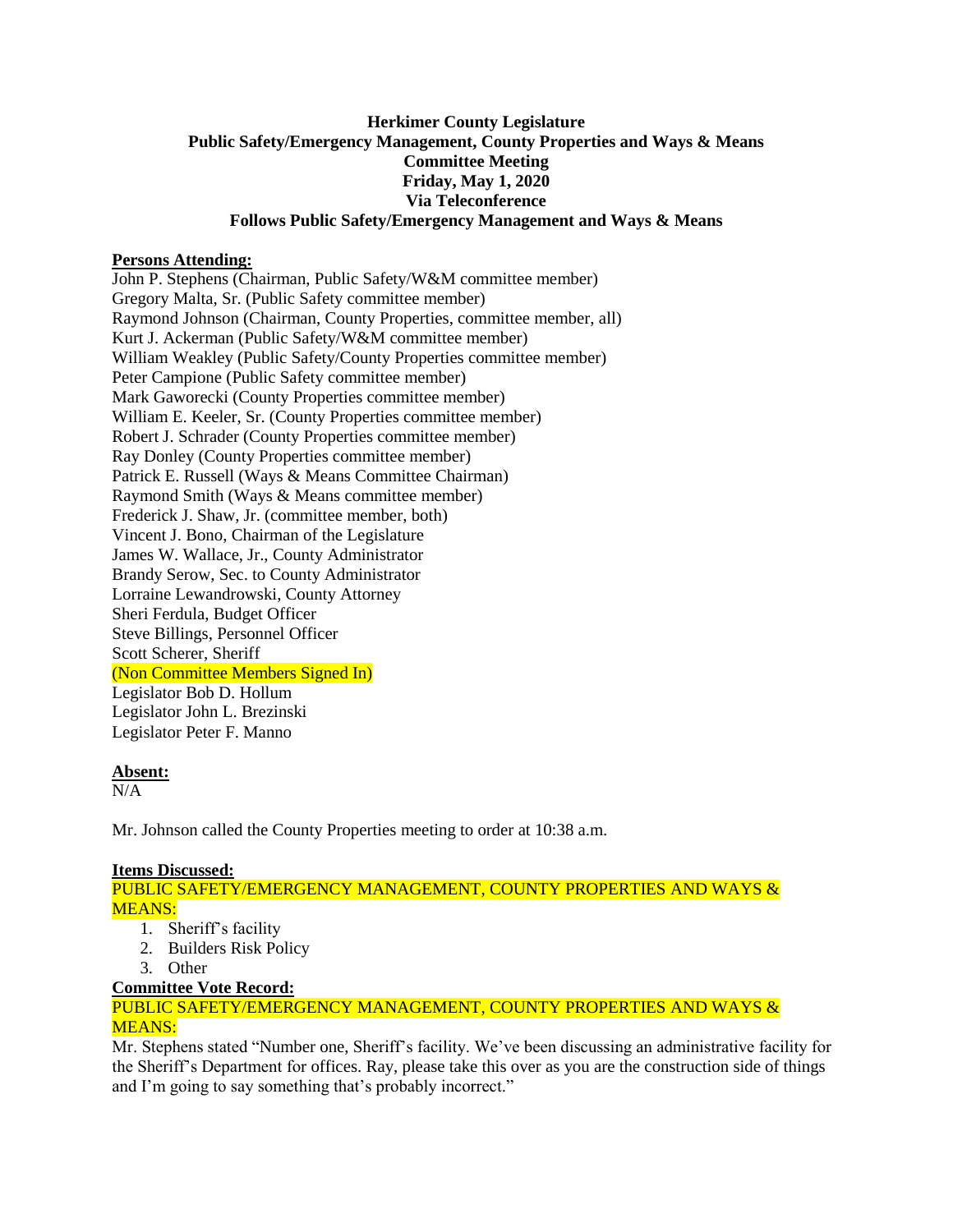Mr. Johnson stated "We've brought three different people in from standard buildings, to wood, to metal, to concrete. The modular design came in last week. I think we all agreed on the modular. The price was way better. I think Sheri sent out the quotes and the bids today. Everyone should have them in their email."

Sheri Ferdula confirmed.

Mr. Johnson stated "Price wise, the modular design is pretty good. I would like to move forward and get some harder numbers on it to see where it is. Exact numbers, some drawings and move forward like that. That's where I am with this project. I will leave it up to everybody else. I guess the only other thing is this money would come out of the \$2 million we set aside, right Jim?"

Jim Wallace said correct.

Mr. Johnson stated "And paid for by the quarter percent?"

Jim Wallace stated "No. That would be the tobacco. We saved that in case we didn't do it then we could use the tobacco for something else. Where the quarter percent we had to use for the jail."

Mr. Russell stated "That tobacco money could be used for other capital constructions projects should we need them and have them. Especially in considering the way things are going with are budget for next year. I'm not sure if this is such a wise thing to do."

Mr. Bono asked "Then can we use the quarter percent? Then just implement the quarter percent to pay for this."

Mr. Russell asked "Why do we need this building?"

Mr. Stephens stated "Because it's less costly than renovating the existing structures we have."

Mr. Russell stated "We don't need to renovate it. They are using them now."

Mr. Bono stated "I think there is some serious need in that court house, Pat. I don't know if you have been in it lately but it's old. We've got some mold issues in there and moisture issues. We can have this discussion again here."

Mr. Russell stated "We voted not to do this prior and we knew all those things that were going on before and we had ways of making sure that we had those fixed. Now, all of a sudden they've become a big problem because we want to kick the side of a building and say hey, look at this wonderful 1.2 million plus whatever else it's going to be to get the place ready. I just don't understand the concept or the thinking on it."

Mr. Stephens stated "That's good Pat. That's your choice. Go ahead Kurt."

Mr. Ackerman stated "I think we should kick this down. I don't mind getting some prices on it but before we vote on it I think I would wait a few months to look at a couple other things that are going on within the County. We may have space somewhere."

Mr. Stephens stated "This is just a discussion anyway Kurt. We're not going to be making a decision here."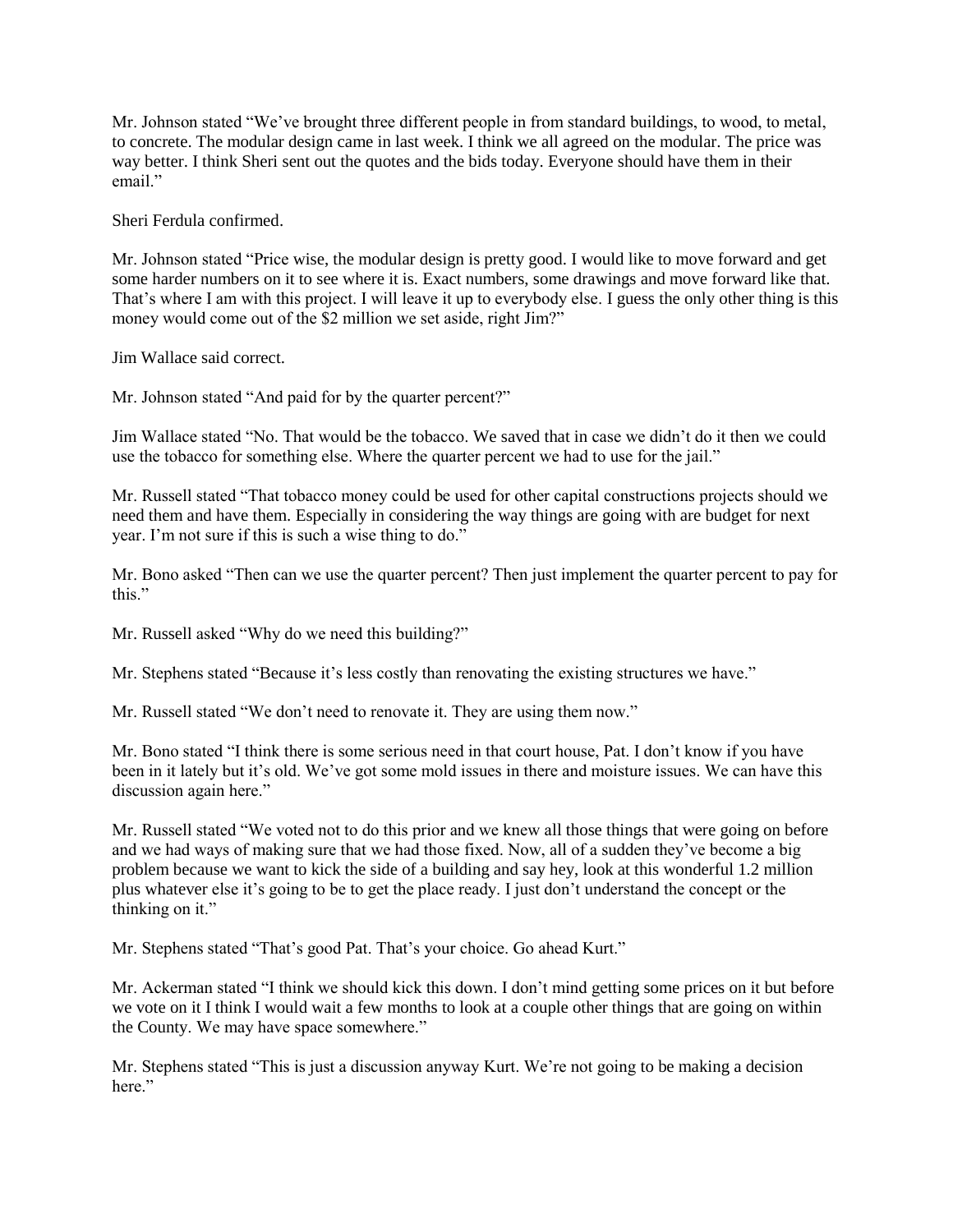Mr. Ackerman stated "I'm just sharing. I'm not against anything. Getting the numbers is fine but there may be other options."

Mr. Johnson stated "So the committee would be good as far as us trying to get a hard number on the modular system then?"

Mr. Ackerman stated "We already got numbers so why would we object to get more numbers?"

Mr. Johnson said ok.

Mr. Ackerman stated "That's my opinion. I mean is it going to cost us anything to get more numbers?"

Mr. Bono stated "What's included in the price we got was the set, the design, the set up and that's the crane included. We would have to bid out separately a foundation which in the grand scheme of things it should be nominal in price, anywhere from \$50,000 to \$100,000. Ray, am I correct in saying that on a questiment."

Mr. Johnson stated "Yes. I think the building was 800, no architect involved. They have a site guy. Just food for thought guys, it was just on the back burner too. We talked. You're going to have an old empty jail. We've got a Treasurer's Office. The jail can't be remodeled due to specs and stuff. That's another discussion down the road when we get back together and we have the Court House that's falling apart."

Mr. Stephens stated "Ok, so we are leaving it this, we are going to get some harder numbers from the company that we spoke with. To be continued. Is that the proper way to say things?"

All agreed.

Mr. Russell stated "I think that was a misinterpretation in regards to the Court House falling apart. I don't believe the Court House is falling apart. There may be issues with it but it's not falling apart."

Mr. Bono stated "Correct. I mean it's old. It needs work. That's all."

Mr. Stephens stated "Number 2, Builders Risk Policy. Sheri, please."

Sheri Ferdula stated "The original Builders Risk Policy that we had in place for the jail ran for, I believe, a 20 month period and it expires on June  $30<sup>th</sup>$ . Due to some of the circumstances that are going on I think it's in our best interest to extend that policy a little bit just to make sure that we are covered. We received a quote to extend it to the end of September for an amount of \$3,938. If we were to receive a Certificate of Occupancy before that date we would be refunded the premium that we don't use but this will cover us for that period of time."

Mr. Stephens asked for a motion for Public Safety.

Item #2 – On motion of Mr. Weakley, seconded by Mr. Malta for Public Safety, on motion of Mr. Donley, seconded by Mr. Johnson for County Properties, and on motion of Mr. Russell, seconded by Mr. Stephens for Ways & Means, Item #2 was voted on, approved and moved for Resolution. Unanimous.

Mr. Johnson asked "If we go out and get a full remediation cost for the Court House does that go through mine and your committee or just my committee?"

Jim Wallace responded "That would be Properties and Ways and Means."